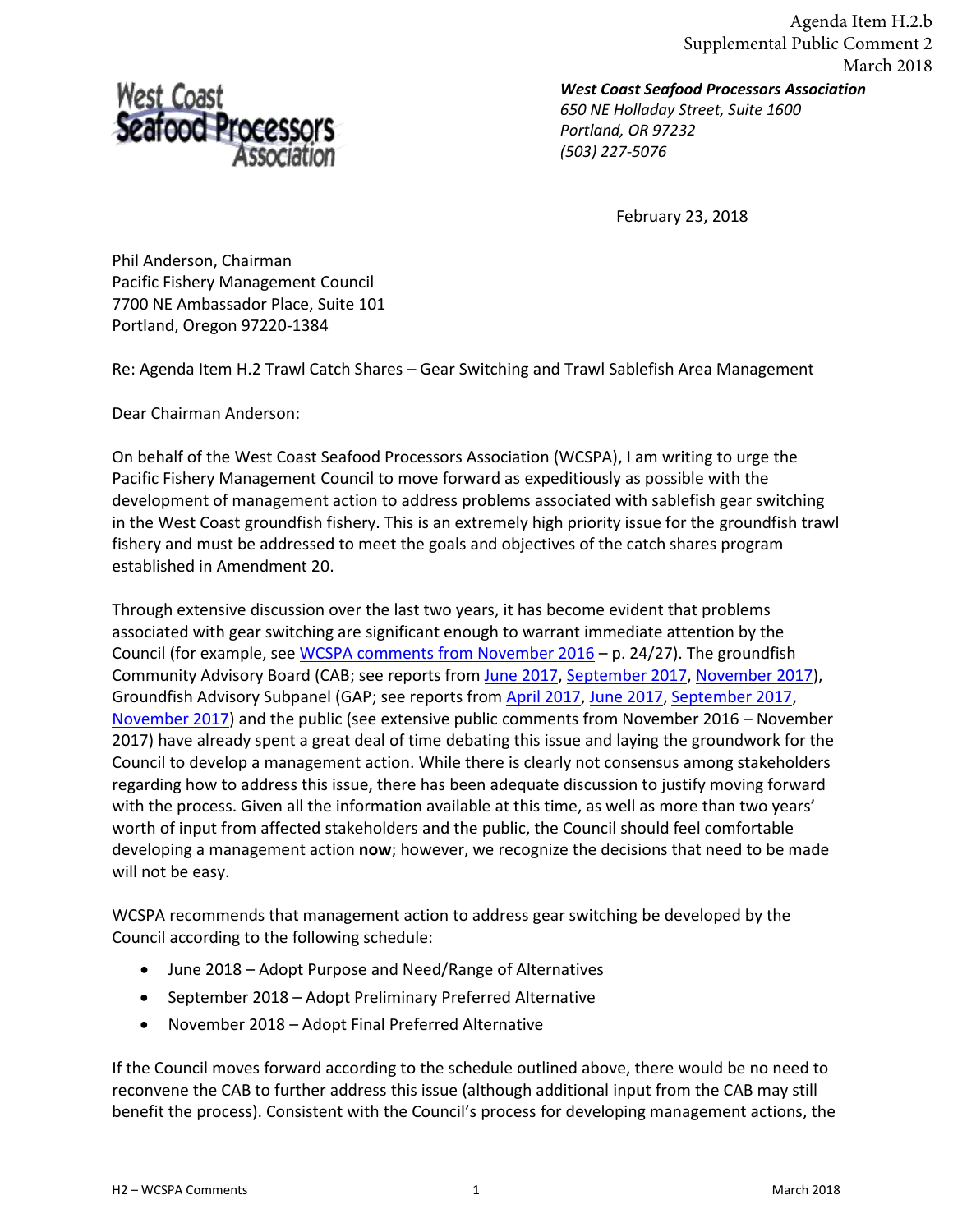GAP and the Groundfish Management Team (GMT) would meet in June and develop recommendations regarding the range of alternatives for the Council to consider. WCSPA supports this process and encourages the Council to move forward utilizing the GAP and GMT to develop this action as soon as possible. Under no circumstance would we support reconstituting the Groundfish Allocation Committee (GAC) for this purpose. This is not an appropriate issue for the GAC to address, nor is there time to reconstitute this group to begin the process of debating this issue.

At the March 2018 Council meeting, during Agenda Item C.7 (Future Council Meeting Agenda and Workload Planning), we recommend the Council schedule adequate time on the June 2018 meeting agenda to adopt a purpose and need statement and a range of alternatives for further GMT analysis. Given the significant time already spent discussing this issue, this could likely be achieved with 4 hours of time on the Council floor in June.

Thank you for your consideration of our recommendations and your attention to this very important issue. WCSPA is committed to working through the Council process to address this problem in the most expeditious manner possible.

Sincerely,

Lai L'Attele

Lori Steele Executive Director